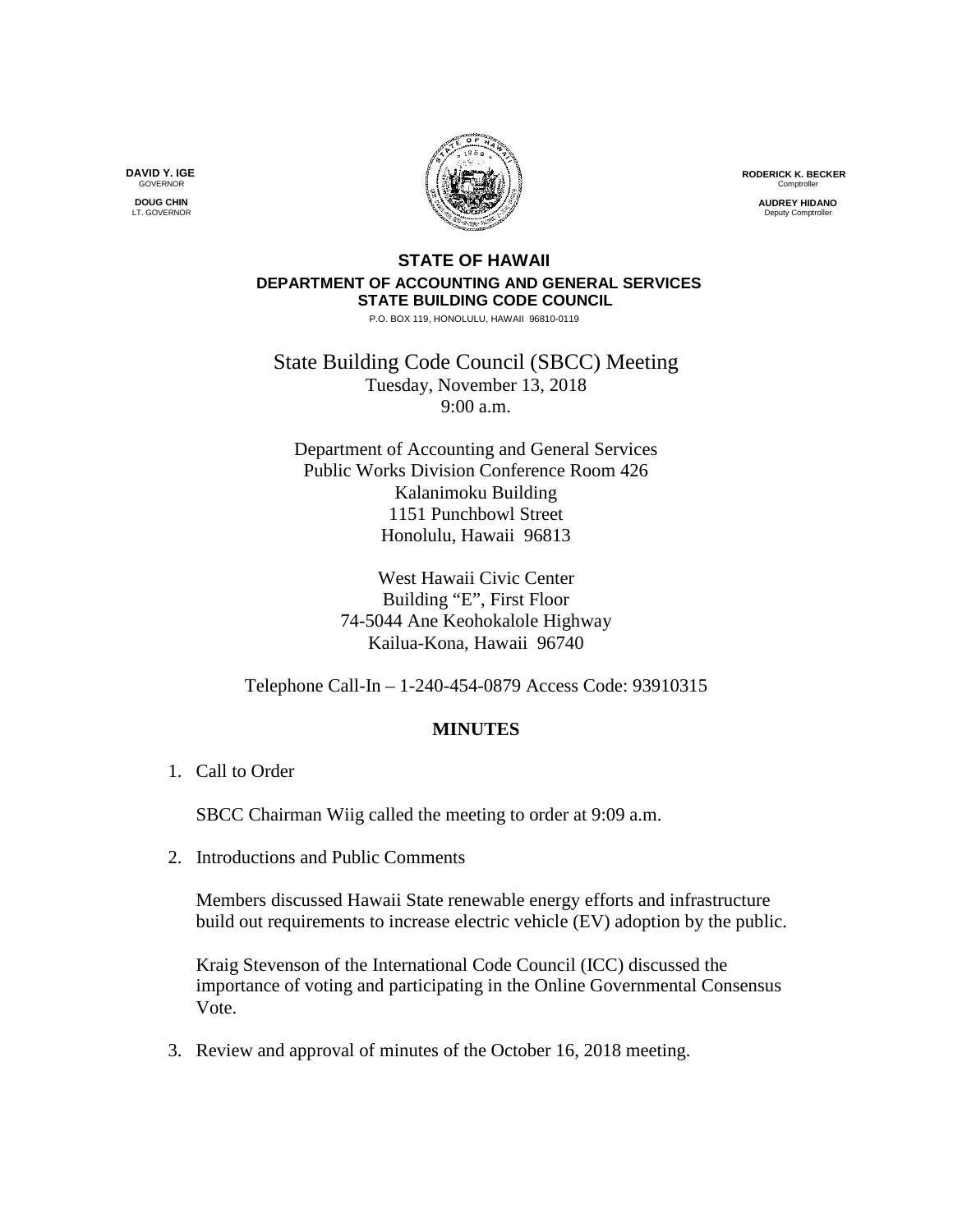**Motion:** Member Haigh motioned to approve the October 16, 2018 meeting minutes. The motion was seconded by Member Dillon and unanimously approved.

4. Discussion of Administrative Coordination

There was no discussion on Administrative Coordination.

5. Discussion of 2019 Proposed Legislation

Chair Wiig explained the National Appliance Standards Awareness Project (ASAP) model bill related to energy savings will be introduced to the State Legislature for potential adoption.

6. Discussion and Possible Approval of the Revised SBCC Code Adoption Process

Member Haigh stated the revised process is a significant improvement over the previous process. Member Reinhardt stated he will build a flow chart to document the revised process.

7. Discussion and Possible Approval of the IBC/IRC 2012 Editions Amendment Packages

**Motion:** Member Haigh motioned to approve the IBC/IRC 2012 Editions Amendment Packages. The motion was seconded by Member Reinhardt and unanimously approved.

- 8. Updates from the investigative committees:
	- a. Investigative committee for the structural provisions for the IBC and the IRC.

There were not updates.

b. Investigative committee for the non-structural provisions of the IBC and the IRC.

Member Reinhardt stated the review of the 2018 provisions for the IBC and the IRC were completed.

Member Haigh stated Kauai County will likely bypass the 2012 editions and move to the 2018 editions.

Member Ueno stated Maui County will likely follow the same strategy as Kauai County.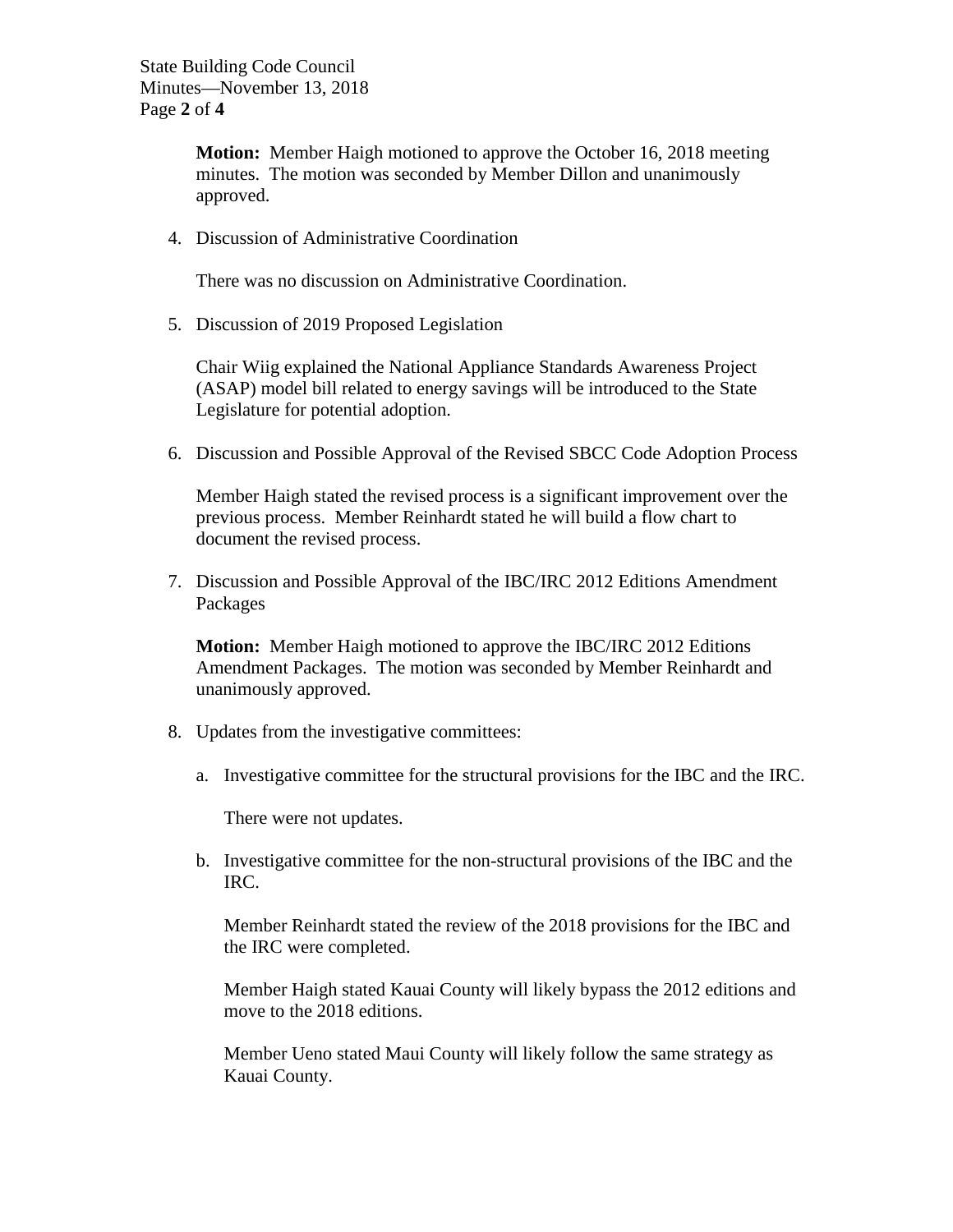Member Friedel stated Honolulu County is still in discussion on the subject.

Member Tanaka from Hawaii County stated their concerns regarding the Hawaii State prohibition on fire sprinkler requirements for new, one- and twofamily residences and their interpretation that the model codes in other areas were configured around the fire sprinkler requirements. Their concern is other code requirements such as drywall rating should be more stringent because fire sprinklers are not required?

c. Investigative committee for the International Energy Conservation Code (IECC).

Members discussed issues related to Renewable Energy having increased influence on building codes. Member Haigh stated the effectiveness of photovoltaic energy sources on Kauai is suboptimal because PV power production occurs in the daytime but peak power demand is at night. Chair Wiig mentioned insulation commissioning interconnections can result in energy savings.

d. Investigative committee for the Uniform Plumbing Code (UPC).

Member Serikaku stated the committee is still working on the 2018 UPC and it may be ready by the next SBCC meeting.

e. Investigative committee for the Green Code

No update on the Green code was provided.

f. Investigative committee for the Mechanical Code

There was no representative for the committee present at the meeting.

g. Investigative committee for the State Fire Code

Gary Lum from the SFC stated there was no change in status since the last SBCC meeting.

h. Investigative committee for the energy efficiency code coordination.

Chair Wiig referred to his previous comments on the ASAP model bill.

i. Investigative committee for the State Elevator Code

There was no representative for the committee present at the meeting.